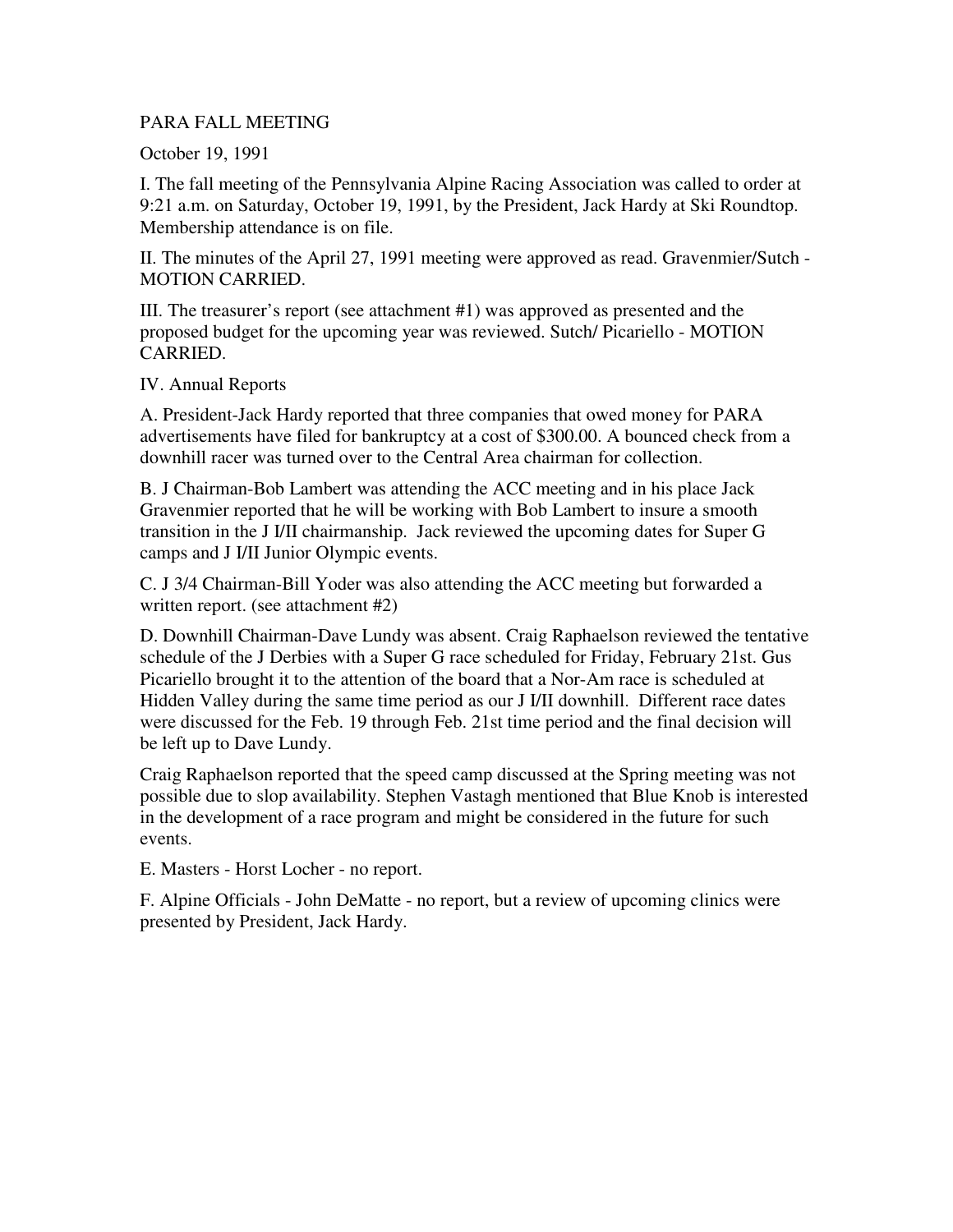## Page 2

G. Seeding and Points - Jay Zwally - The 1991-92 Fall J 3/4 seed list was distributed. Jay addressed the letter from Fred Andrea concerning the equalization in points for the racers from the south. Area chairman will check the seed list as to the correct ages of racers in their area.

H. Quotas - Les Glanz - the calculations will basically be the same as last year with 82 racers for the J Derbies and 110 racers for the J 3/4 Derbies. (see attachment 113)

I. PARA Guide - Larry Snavely - In Larry's absence Jack Hardy re ported that all guide information including race schedules have been forwarded to Larry. Advertisement forms have been mailed to potential advertisers. A discussion ensued about securing ads from other states! Also, Jack Hardy mentioned the possibility of securing corporate sponsors and the need to get the Guide out prior to Thanksgiving.

J. Membership - Neil Randal - Area chairman will receive membership lists by area and mailing labels of PARA members will be available.

K. Race Director - Gus Picariello - The race schedule has been completed for the 1992 season. There are two rabbit races scheduled in December for J 1/2's at Jack Frost and Hidden Valley. A discussion followed about area releases that need to be signed by parents before a racer can compete. It was recommended that release notification or copies of area releases be placed in the PARA Guide. Jack Hardy reminded everyone that racers must be members of USSA as well as race officials and all jury members for insurance reasons.

- L. Area Reports
- 1. Eastern Bill Sutch no report
- 2. Northeast Bill Yoder see attachment #4
- 3. Central Brian Eardley see attachment #5
- 4. Western Shaun Donnellan no report
- 5. Blue Ridge Jack Gravenmier see attachment #6
- 6. Southern Bill Howard no report
- 7. Masters Horst Locher no report
- V. Unfinished Old Business

A. Jack Hardy reminded the board that in April, 1991, the board voted to eliminate the practice of paying coaching fees to Eastern Cup Races for the 1991- 92 season.

B. J 3/4 seed point list equalization - the letter from Fred Andreae. concerning the three possible solutions for equalization of J III/IV seed points was addressed. (see attachment #7) Jay Zwally mentioned that the computer program can be reprogrammed to give a broader base in determining seed points. After a lengthy dis-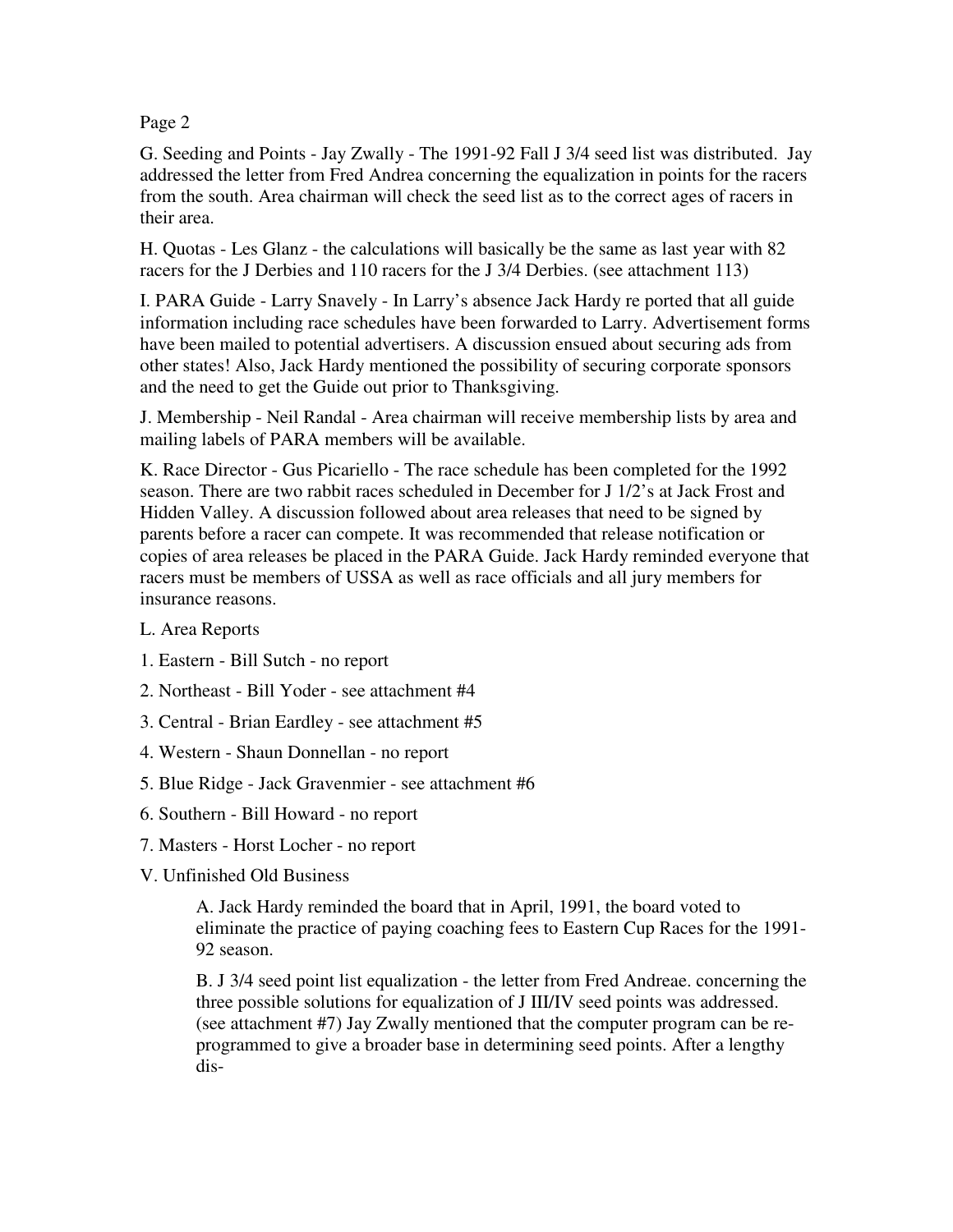## Page 3

cussion about possible equalization of seed points for the J 3/4 / racers from the Southern and Blue Ridge areas, the following motion was made - MOTION - - - - At the J 3/4 Derby, the 1st and 3rd runs will be counted as a race, while the 2nd run will be counted as a race with a five point penalty. If four runs are made, the event will be scored as two races. Zwally/Sutch Addendum Sutch - In the event that only two runs are made, each run will be counted as a race. Zwally accepted the Addendum with the provision that the J 3/4 Chairman will have the final decisions as to the number of runs that are possible on a given race day at the Derbies. MOTION CARRIED - 11 FOR - 6 OPPOSED.

C. Audit Chairperson - Jack Hardy announced that he is looking for an individual to chair the auditing of the Treasury books.

VI. New Business

A. Secretary Lita Pace mentioned that PARA is beginning to get calls about Freestyle, Mogul and Snowboarding interest.

B. Board of Directors Changes

1. Central - Stephen Vastagh will replace Phil Poffenberger.

2. Western - Beth Slater will replace Bill Boucher.

C. Downhill Clinic - Shaun Donnellan requested that the question of which downhill racers are required to attend the downhill clinic be resolved. A discussion ensued as to the downhill schedule and the feasibility of running a J III Super G Clinic and race in conjunction with the J I/II downhill program. MOTION – Soltow/Glanz Any downhill racer who has under 250 race points will not have to attend the downhill clinic prior to the downhill training and race dates. The said information shall be footnoted in the PARA Guide. MOTION CARRIED

D. Stephen Vastagh announced Blue Knob is attempting to schedule a team race the weekend of March 1st and 8th, 1992, more information will follow.

E. MOTION - Soltow/Picariello - The PARA originated J 3/4 seed list will be eliminated. Place points scoring will be adopted at J 3/4 races and Derby selections from each area will be computed by these place points. Derby runs will follow a randomized selection for start order.

After a lengthy discussion, another motion followed - MOTION - Donnellan/ Chisholm - that the previous motion be tabled until the spring 1992 meeting. - MOTION CARRIED - 9 FOR - 6 AGAINST.

F. JIII Super Camp Selection - A discussion evolved about the selection process. - MOTION - Vastagh/Soltow - The selection of the racers who participate in the J Super Camp should be under the direction of the J 3/4 Chairman. It is strongly recommended that the order of the Derby finishes be considered first and that the direction of the chairman also be considered. MOTION CARRIED.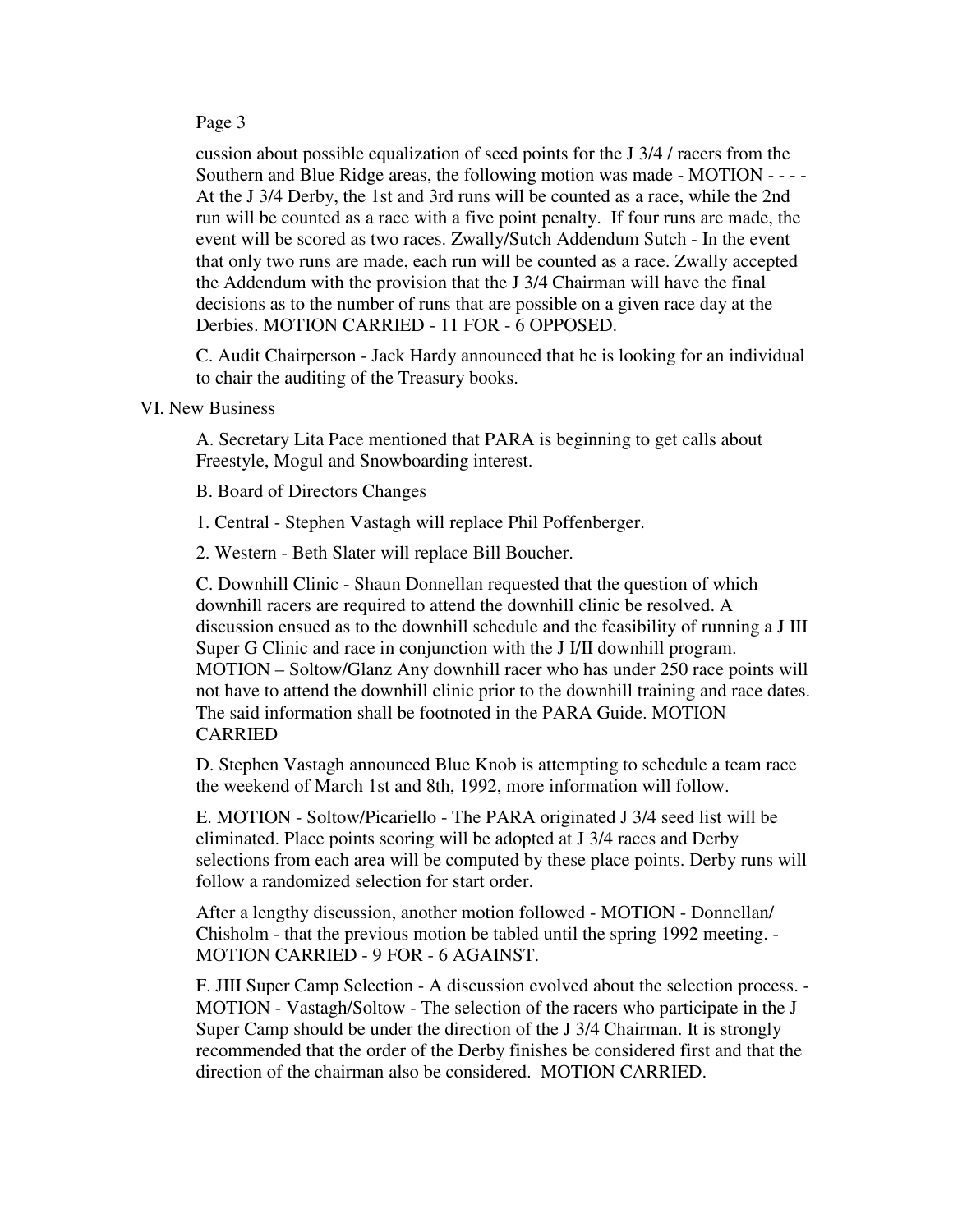The board of directors gave its support of the previous methods of selection of participants to the J3 Super G Camps.